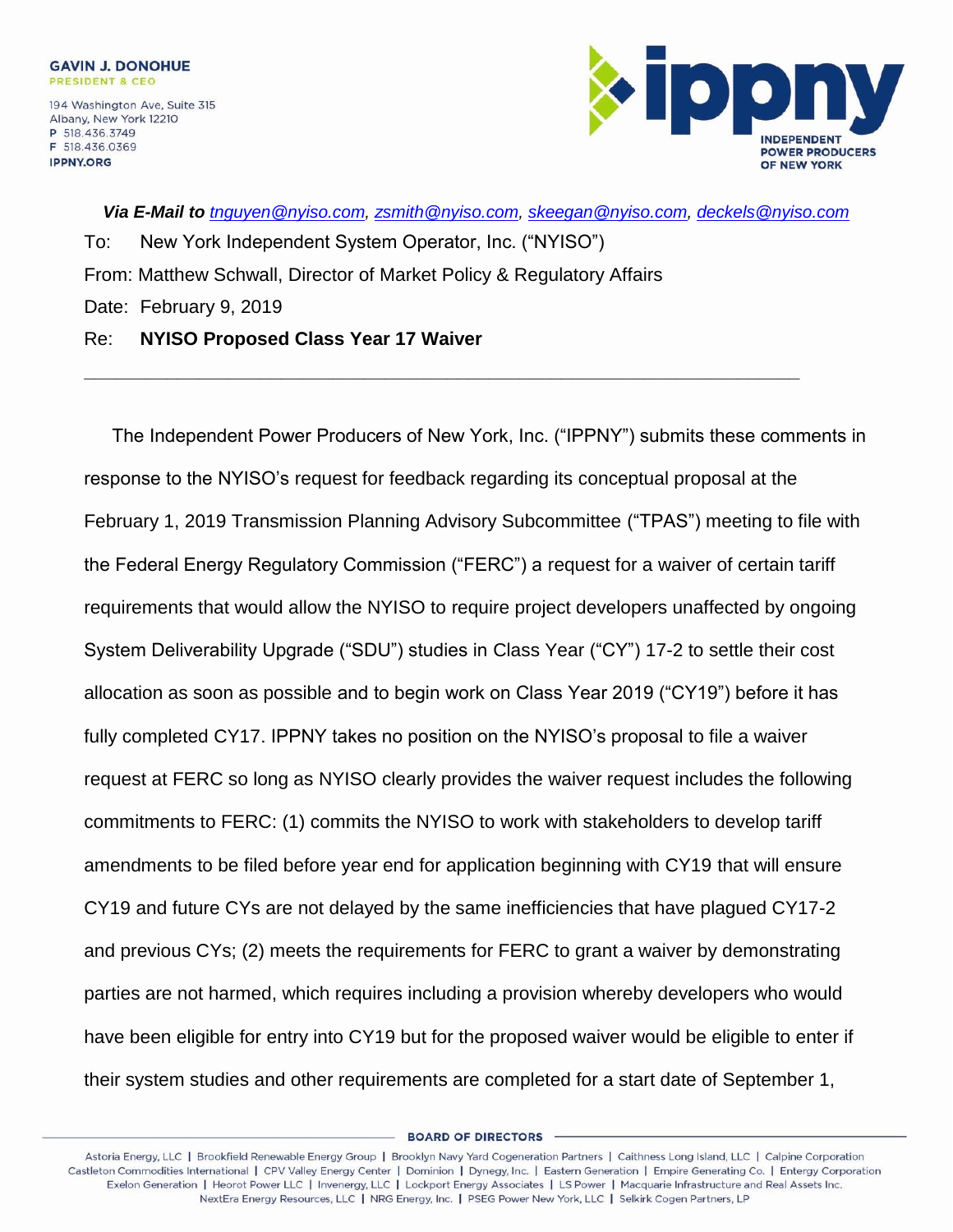2019; and (3) commits the NYISO and the applicable Transmission Owner ("TO") to provide the information and resources necessary to complete CY17-2 by a date certain.

## **I. The NYISO Must Commit to Tariff Amendments Prior to Commencement of CY19**

In general, IPPNY supports changes to the CY process that are intended to provide certainty to developers of when a current CY will end and a new CY will begin. Project developers should not be forced to make investment decisions in fear of missing the commencement of a CY and not knowing when the next one will begin. Such a scenario is not conducive to new entry, repowering, or orderly retirement. As such, IPPNY appreciates the NYISO's acknowledgment via its proposal to file a waiver at FERC that the existing CY process continues to be in need of improvement. However, NYISO must commit to immediately work with stakeholders to develop tariff revisions that avoid repeating the burdensome delays experienced in CY17-2 and in past CYs to be filed as soon as possible, but in no event later than year end and to be applied beginning with CY19.

## **II. The Waiver Must Not Disadvantage Developers Intent on Entering CY19**

In order for FERC to approve NYISO's tariff waiver, the NYISO must meet four requirements including demonstrating that the waiver does not harm parties. The NYISO's proposal to force developers in CY17-2 to settle their cost allocation may result in CY19 beginning significantly earlier than was reasonably anticipated by project developers in the NYISO's interconnection queue that are conducting System Reliability Impact Study work. The NYISO has posted status reports and given oral reports at Electric System Planning Working Group and TPAS meetings to update Market Participants on CY17. The report produced by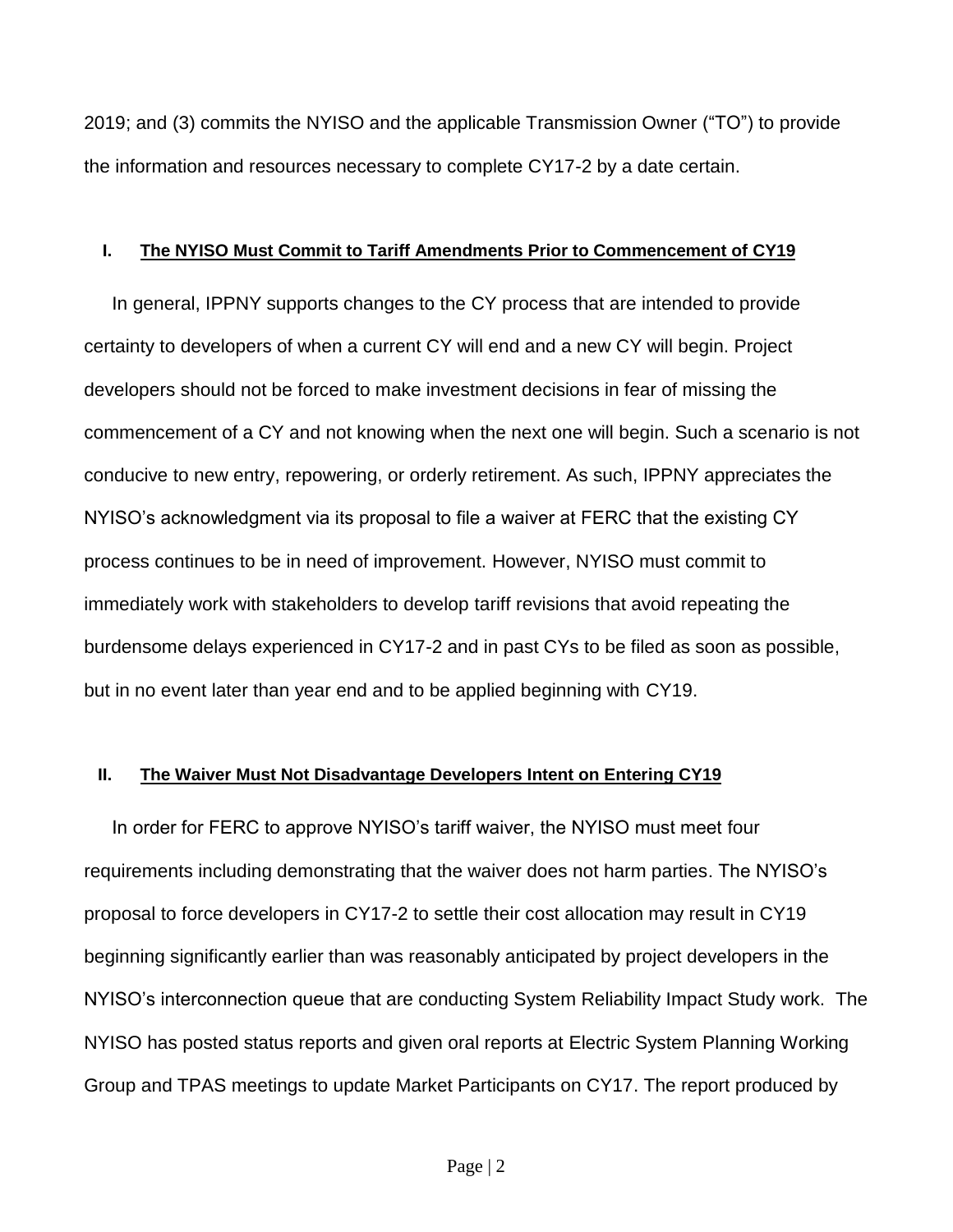the NYISO for the February 1<sup>st</sup> TPAS meeting provided for SDU study completion by as late as May, which would mean Class Year completion no earlier than June and likely as late as July. Providing for the 30-day window between CYs, developers could reasonably project CY19 would not begin until September 1, 2019.

While IPPNY understands developers that have currently completed or will soon complete required system studies will be advantaged by the earlier commencement of CY19, there may be other developers who would be eligible for CY19 if the NYISO followed its tariff requirements. However, for no reason other than the NYISO filed a waiver advancing the reasonably anticipated CY19 commencement date by a number of months, possibly as early as May, these developers would be unfairly stripped of that opportunity. Indeed, the harmful nature of the waiver is evident due to the fact that the NYISO made a presentation, the same day as it announced it was considering filing this waiver and asked for input, that illustrated it would not be possible for CY19 to begin before June 2019.<sup>1</sup>

To ameliorate the harm that would be caused by granting the waiver as currently proposed by the NYISO, NYISO must include a provision in its waiver request whereby developers who would have been eligible for entry into CY19 but for the proposed waiver would be eligible to enter if their system studies are completed for a CY start date of September 1, 2019. Based on the presentation and statements made by the NYISO at the February 1 TPAS meeting, this date is supported by the fact that the CY17 process could reasonably be expected to conclude in July, 2019 and a 30-day period is required prior to commencement of the next class year.

 $\overline{a}$ 

 $1 \text{ https://www.nviso.com/documents/20142/4799012/05}$  CY17%20Status%20Update TPAS-02-01-[2019\\_Draft2.pdf/4635c792-5c3a-f30a-9bfa-47af4b5100dd](https://www.nyiso.com/documents/20142/4799012/05_CY17%20Status%20Update_TPAS-02-01-2019_Draft2.pdf/4635c792-5c3a-f30a-9bfa-47af4b5100dd)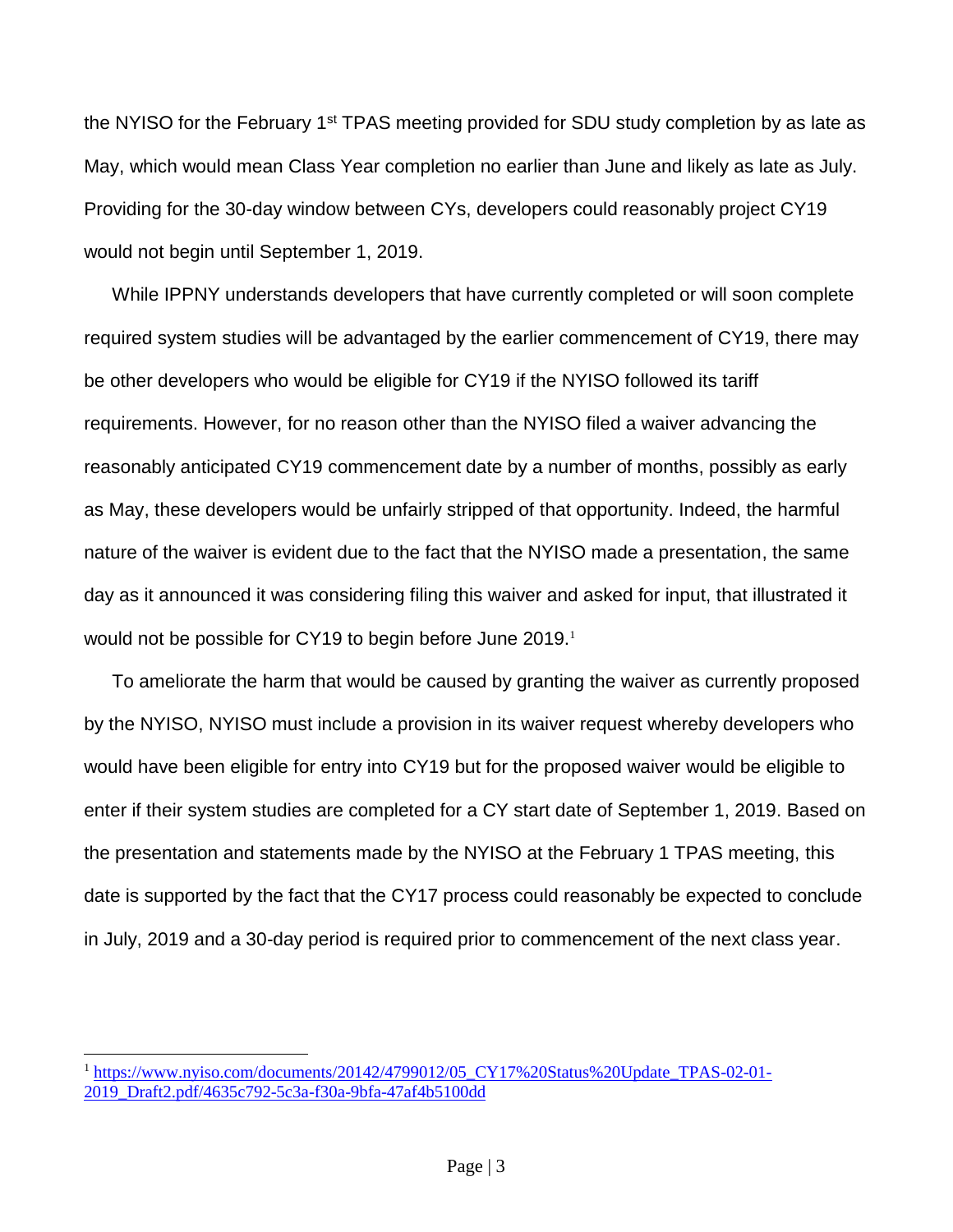## **III. The NYISO and TO Must Commit Resources Necessary to Complete CY17-2 by a Date Certain**

The bifurcation process that was approved by stakeholders and utilized in CY17 for the first time was a step in the right direction, but the improvements have done little to alleviate concerns regarding the ability of TOs to withhold requested information necessary to complete SDU studies in a timely fashion, thereby unduly delaying certainty for developers that have SDUs that must be evaluated and the start of future CYs. This concern is apparent in the current situation playing out in CY17-2, whereby a single developer is unable to proceed to the cost allocation decision period for lack of the information necessary to evaluate completed SDU studies, information purportedly withheld by the connecting TO.

As part of its waiver, the NYISO must commit to work with this TO to obtain the information necessary, by a date certain, to allow the remaining CY17-2 developer undergoing SDU studies to decide to enter the decision period. It is unacceptable that the withholding of information may result in the delay of completion of a CY. Moreover, the NYISO must commit to dedicating the resources necessary to expeditiously complete CY17-2 even if CY19 is concurrently underway.

IPPNY appreciates the opportunity to comment on the NYISO's proposed tariff waiver.

Respectfully submitted,

/s/ Matthew Schwall

Matthew S. Schwall Director, Market Policy & Regulatory Affairs Independent Power Producers of New York, Inc. 194 Washington Avenue, Suite 315 Albany, New York 12210